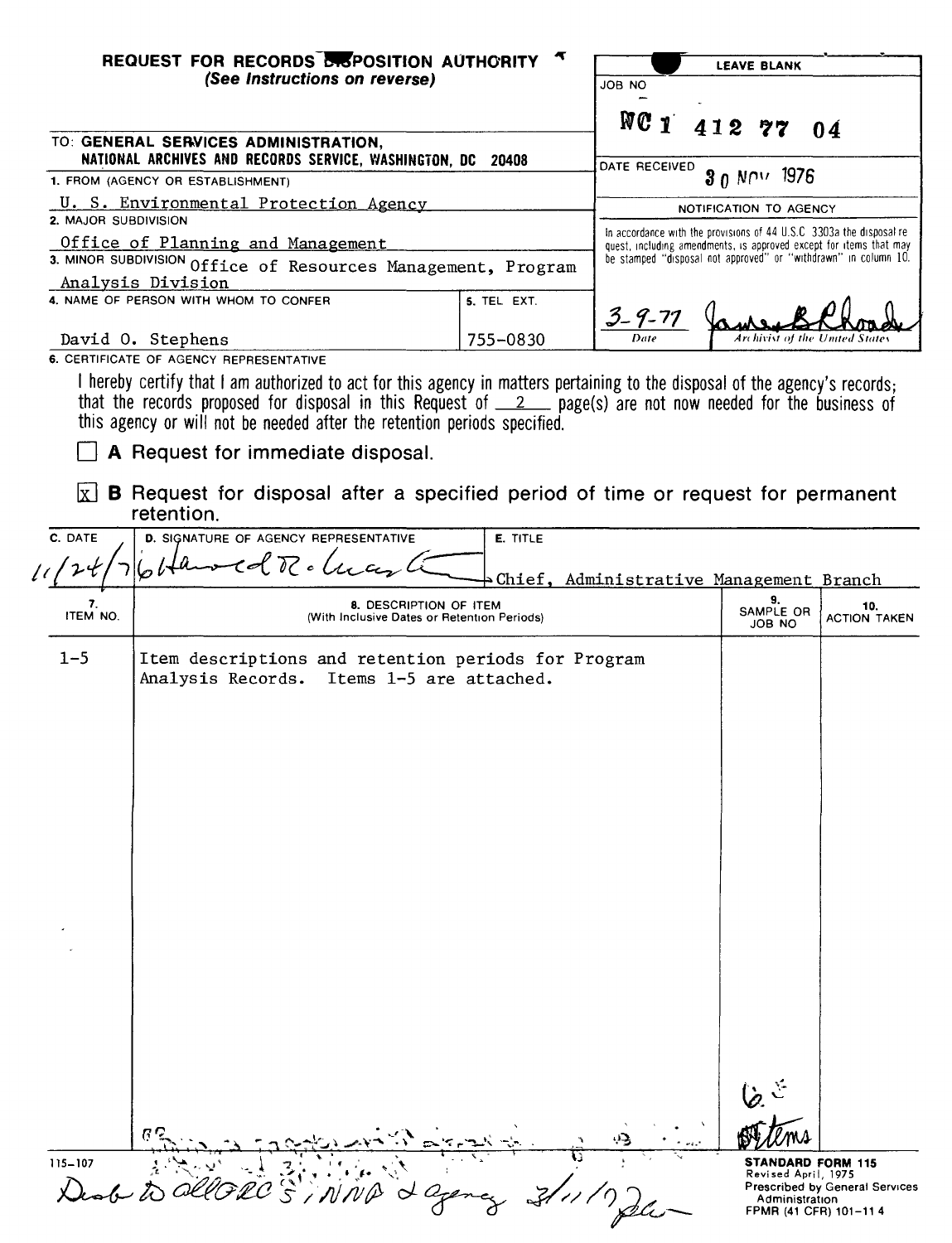## , ENVIRONMENTAL PROTECTION AGENCY MANUAL -:~ . <sup>~</sup> - . .,

<sup>1</sup> *z:*

~i *<sup>J</sup> , .'~* 1

机火火

...<br>......<del>..</del>

.. ...

, APPENDIX B RECORDS CONTROL SCHEDULES FOR RECORDS GENERAL RECORDS

',1

 $\widehat{\gamma}$ 

## PROGRAM ANALYSIS RECORDS

The records described below relate to the development and analysis of Agencywide planning and budgeting systems. The records document the development 'of the Agency budget, the control and monitoring of interagency and cooperative agreements, the execution of the zero-base budget, and other program planning and analysis functions. Note: The items in this schedule apply Agencywide.

| Item | Name and Description<br>of Records/File                                                                                                                                                                                                                                                              | Retention Period<br>and Disposition                                                                                                                             |
|------|------------------------------------------------------------------------------------------------------------------------------------------------------------------------------------------------------------------------------------------------------------------------------------------------------|-----------------------------------------------------------------------------------------------------------------------------------------------------------------|
| 1.   | Interagency and Policy Agreements<br>File. Record copies of agreements<br>with other Federal agencies provid-<br>ing for program assistance or sup-<br>port or other sharing of agency<br>resources and services. Includes<br>copy of agreement, commitment no-<br>tice, transmittal, and justifica- | Retention: Retain 6<br>years after termina-<br>tion of agreements.<br>Disposition: Break<br>file upon termination<br>of agreement. Keep in<br>office of 1 year, |
|      | tion and cost estimate.<br>May also<br>include scope of work, correspond-<br>dence, and other supporting papers.                                                                                                                                                                                     | then transfer to the<br>Federal Records Center.<br>Keep in FRC for 5<br>years, then destroy.                                                                    |
| 2.   | Zero Base Budget File. Record<br>copies of documents used to develop<br>Agency budget estimates for sub-                                                                                                                                                                                             | Retention:<br>Retain<br>10 years.                                                                                                                               |
|      | mission to OMB and the Congress.<br>Records consist of copies of deci-<br>sion unit documents showing program<br>functions and outputs or other per-                                                                                                                                                 | Disposition:<br>Break<br>file upon completion<br>of study. Keep in<br>office for 5 years,                                                                       |
|      | formance measurements, prioritiza-<br>tion documents, comments by budget<br>review teams, and copies of trans-<br>mittal memos.                                                                                                                                                                      | then transfer to the<br>Federal Records Cen-<br>ter. Keep in FRC for<br>5 years, then destroy.                                                                  |
|      |                                                                                                                                                                                                                                                                                                      |                                                                                                                                                                 |

PAGE NU LOCE

 $\frac{1}{2}$ 

 $\frac{1}{2}$ 

TN ORIGINATOR:

ITEA FORM 1, 15-18 (5-71)